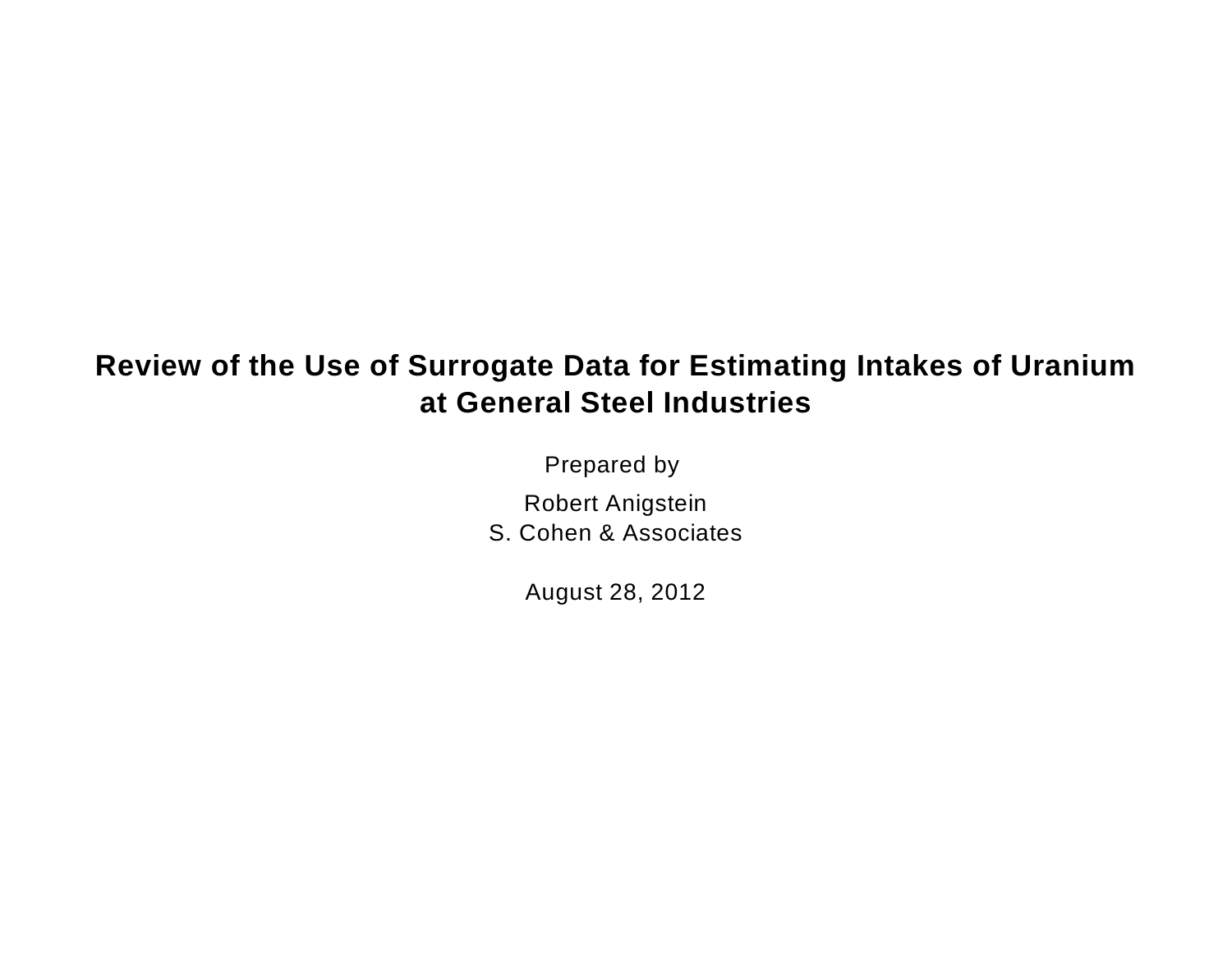# **FIVE BOARD CRITERIA REGARDING THE USE OF SURROGATE DATA**

## <span id="page-1-0"></span>**Summary of Findings**

#### • *Criterion 1. Hierarchy of Data*

- **O** Data from 1993 FUSRAP survey on contamination of floor of Old Betatron Building not utilized
- o Adjustments to reported measurement not appropriate to uranium handling scenario at GSI
- *Criterion 2. Exclusivity Constraints*: Use of surrogate data not stringently justified

### • *Criterion 3. Site or Process Similarities*:

- o Forms of uranium metal: slugs produced by powder metallurgy vs. recast ingots or direct reduced dingots
- o Processes: stamping numbers on slugs vs. transporting and positioning uranium objects
- $\circ$  NIOSH recently reviewed data from four additional sites<sup>1</sup>—these data not subjects of present review
- o Insufficient data regarding characteristics of surrogate site
- *Criterion 4. Temporal Considerations*: Justified by NIOSH[1](#page-1-0)
- *Criterion 5. Plausibility* 
	- o Calculation of surface contamination from uranium aerosol concentration not scientifically plausible
	- o Surface contamination resulting only from deposition of aerosols lacks workplace plausibility

<sup>&</sup>lt;sup>1</sup> Allen, D. 2012. "Use of Surrogate Data at GSI: Response to SC&A Review Dated July 16, 2012."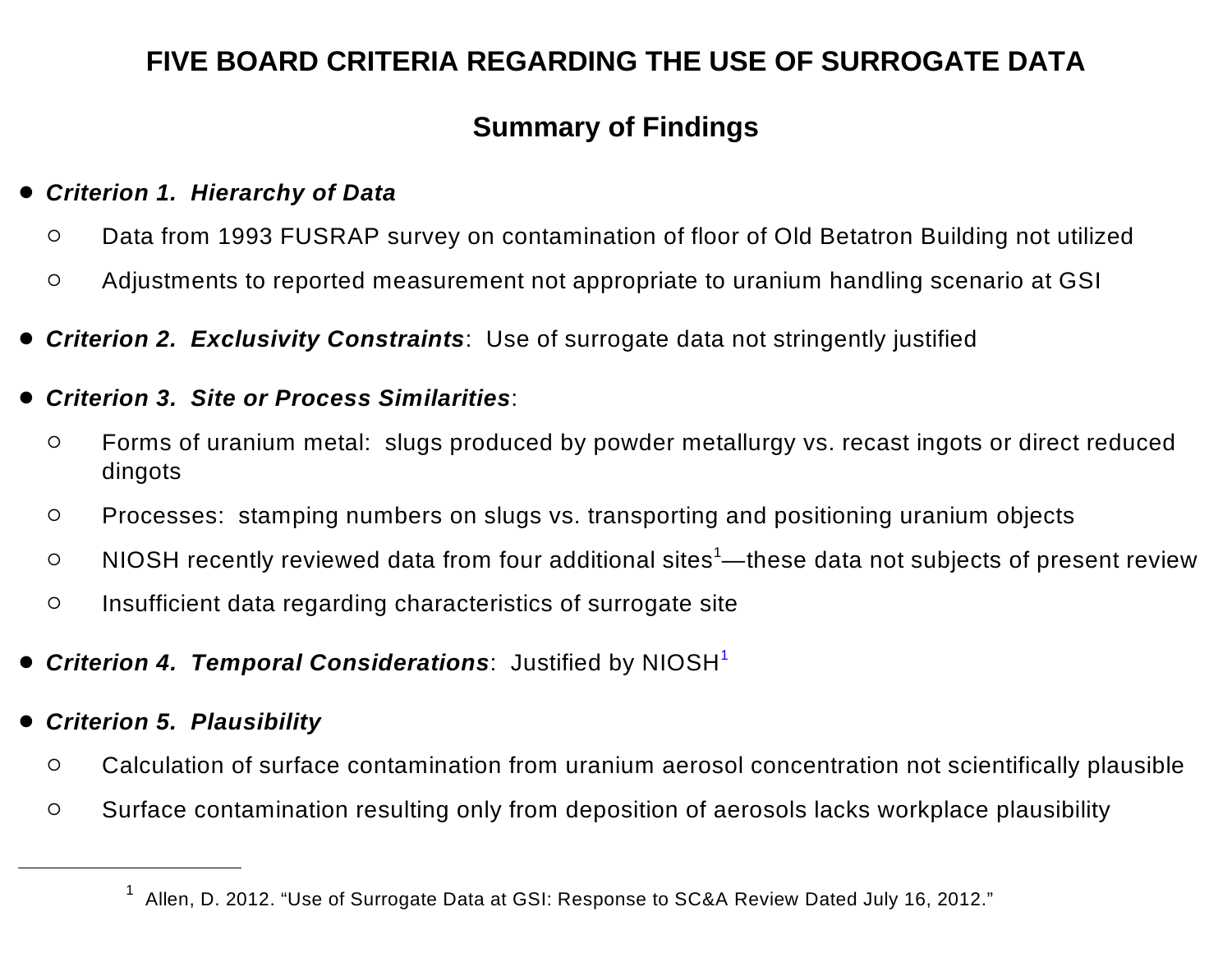### **Detailed Evaluation**

- *Criterion 1: Hierarchy of Data***:** 
	- o *Surrogate data should only be used to replace data if the surrogate data have some distinct advantages over the available data and then only after the appropriate adjustments have been made to reflect the uncertainty inherent in this substitution* [emphasis added]
	- o Available Data
		- No monitoring data on U intakes at GSI
		- Duration of U handling operations based on MCW purchase orders
		- Uranium handling operations based on recollections of former workers
	- NIOSH did not utilize available surface contamination measurements in Old Betatron Building—the only site-specific data on uranium contamination at GSI—made at end of residual period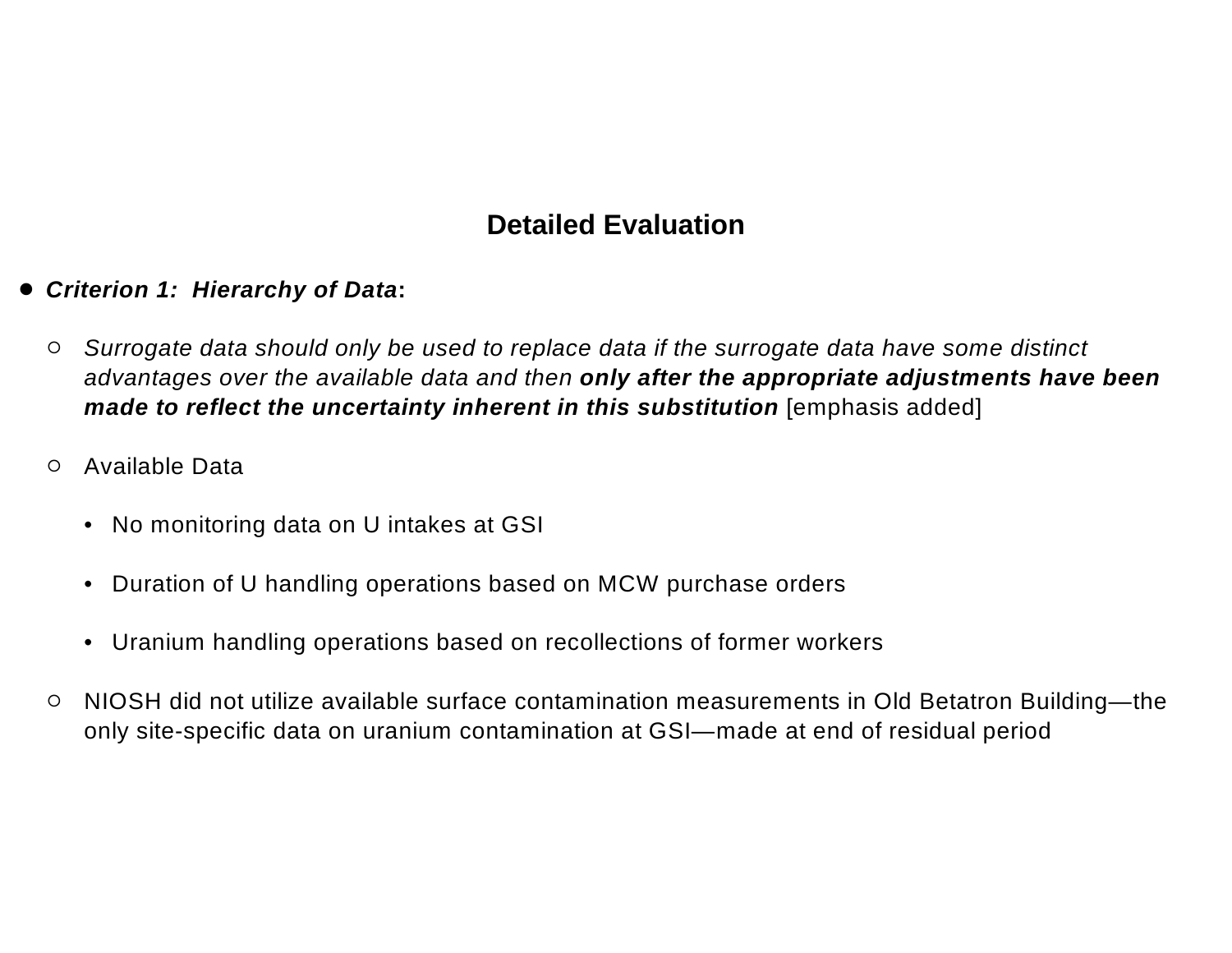- o Inappropriate adjustments to surrogate data
	- Value of U concentration for slug stamping scenario used to calculate geometric mean  $(\mu_{\alpha})$ 
		- \* Use of  $\mu_q$  inappropriate, calculation based on assumed value of geometric standard deviation
		- \* Errors in calculating  $\mu_q$  in TBD-6000, correct method (note correction to equation in SC&A report):

$$
\mu_g = \mu e^{-\frac{(\ln \sigma_g)^2}{2}}
$$

- $\mu_{\alpha}$  = geometric mean
	- $= 162$  dpm/m<sup>3</sup> (vs. 264 dpm/m<sup>3</sup> cited in TBD-6000)
- $\mu$  = arithmetic mean
	- $= 590$  dpm/m<sup>3</sup>
	- $g_{\text{g}}$  = geometric standard deviation
		- $= 5$  (TBD-6000)

"The use of the geometric mean is an attempt to prevent the value from being unrealistically high."<sup>1</sup> Lowering the value in this manner does not constitute an appropriate adjustment.

- Assumption that operator exposed only 75% of time: inconsistent with 30-min duration of handling operations
	- \* Corrected value:  $162 \times 0.75 = 121$  dpm/m<sup>3</sup> (vs. 198 dpm/m<sup>3</sup> cited in Appendix BB)
- o Conclusion: Criterion 1 not fully satisfied

<sup>&</sup>lt;sup>1</sup> Allen, D. 2012. "Use of Surrogate Data at GSI: Response to SC&A Review Dated July 16, 2012."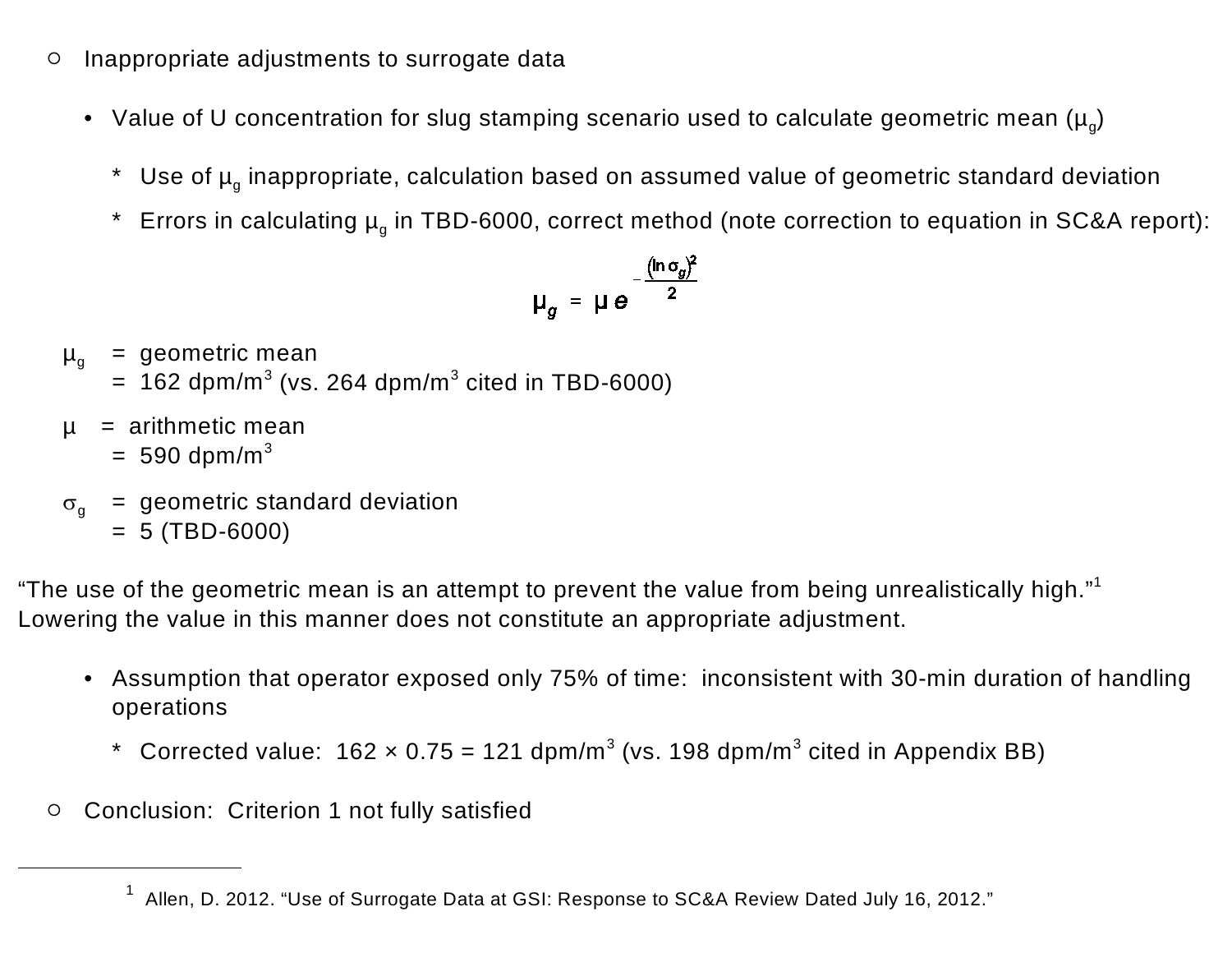### • *Criterion 2: Exclusivity Constraints*

- o *Surrogate data as the basis for individual dose reconstruction needs to be stringently justified*
- o NIOSH selected TBD-6000 scenario that produced lowest aerosol concentrations
- $\circ$  NIOSH agrees that the current use of surrogate data not stringently justified
- o Conclusion: Criterion 2 not fully satisfied
- **Criterion 3: Site or Process Similarities** 
	- o *Factors . . . include . . . similarity of production processes* 
		- SC&A: Uranium slugs produced by powder metallurgy dissimilar to recast uranium ingots or "dingots" (ingots produced by direct reduction of  $UF_4$ ) at GSI
	- o *Are there other sources of surrogate data that were not used?* 
		- NIOSH reviewed data from four additional sites<sup>1</sup>—these data not subjects of present review
	- o *Adequate data characterizing the site . . . that . . . support its application to other sites*?
		- SC&A: Work site cited in TBD-6000 not identified, sparse descriptions of facilities
	- Do the surrogate data reflect the type of operations and work practices in use at the facilities in *question?* 
		- SC&A: Slug stamping does not reflect the type of operations and work practices used at GSI
	- o Conclusion: Criterion 3 is not satisfied

<sup>1</sup> Allen, D. 2012. "Use of Surrogate Data at GSI: Response to SC&A Review Dated July 16, 2012."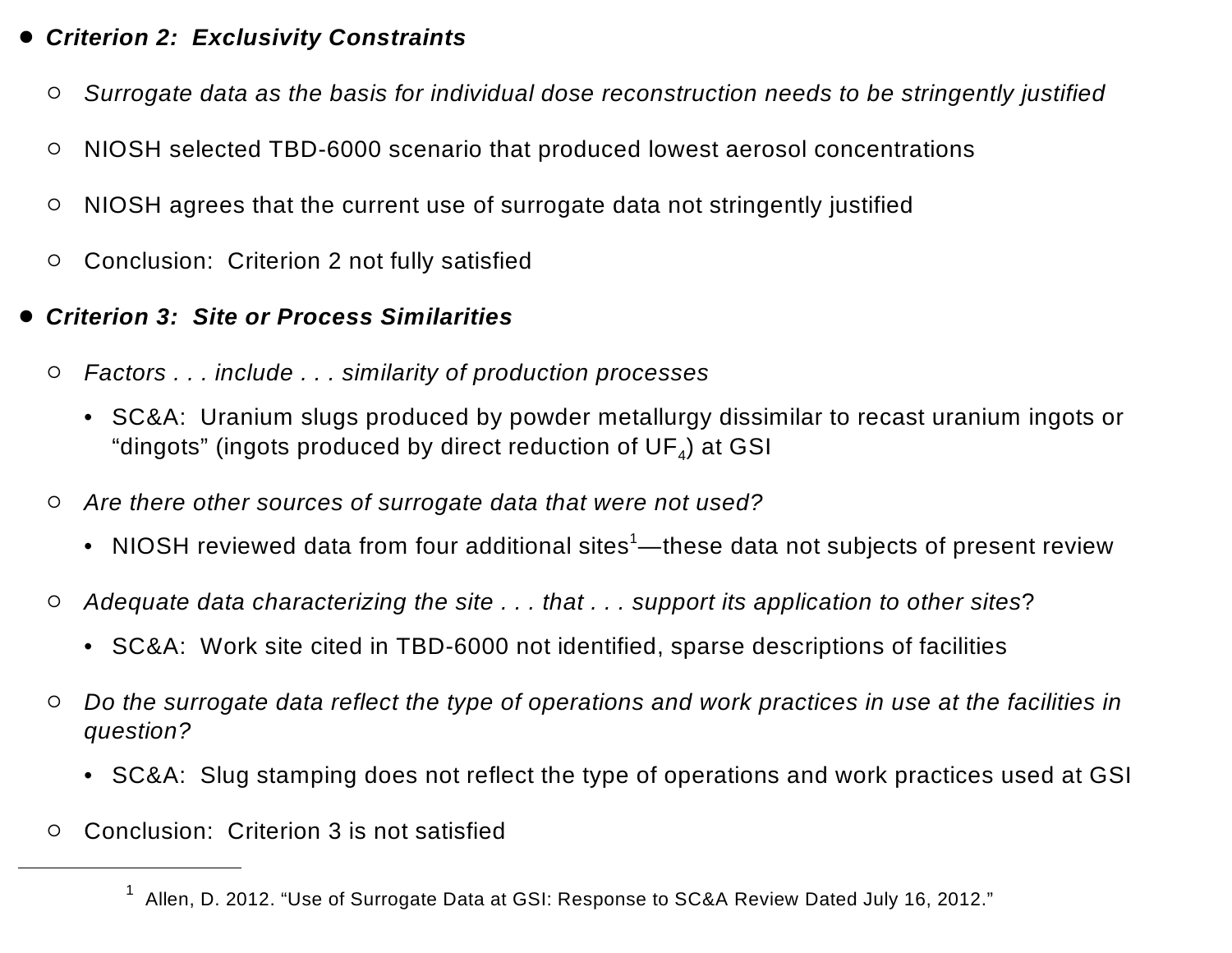### • *Criterion 4: Temporal Considerations*

- o *Surrogate data should belong in the same general period as the period for which doses are sought to be reconstructed unless it can be demonstrated that the working conditions [and] procedures . . . were comparable to the period in question*
- $\circ$  SC&A: Harris and Kingsley data collected before 1957, perhaps as early as the late 1940s; 10–20 years prior to the end of AEC operations at GSI (mid-1966)
- $\circ$  NIOSH argued that processes at GSI did not change over time<sup>1</sup>
- Conclusion: Criterion 4 does not preclude use of Harris and Kingsley data

 $1$  Allen, D. 2012. "Use of Surrogate Data at GSI: Response to SC&A Review Dated July 16, 2012."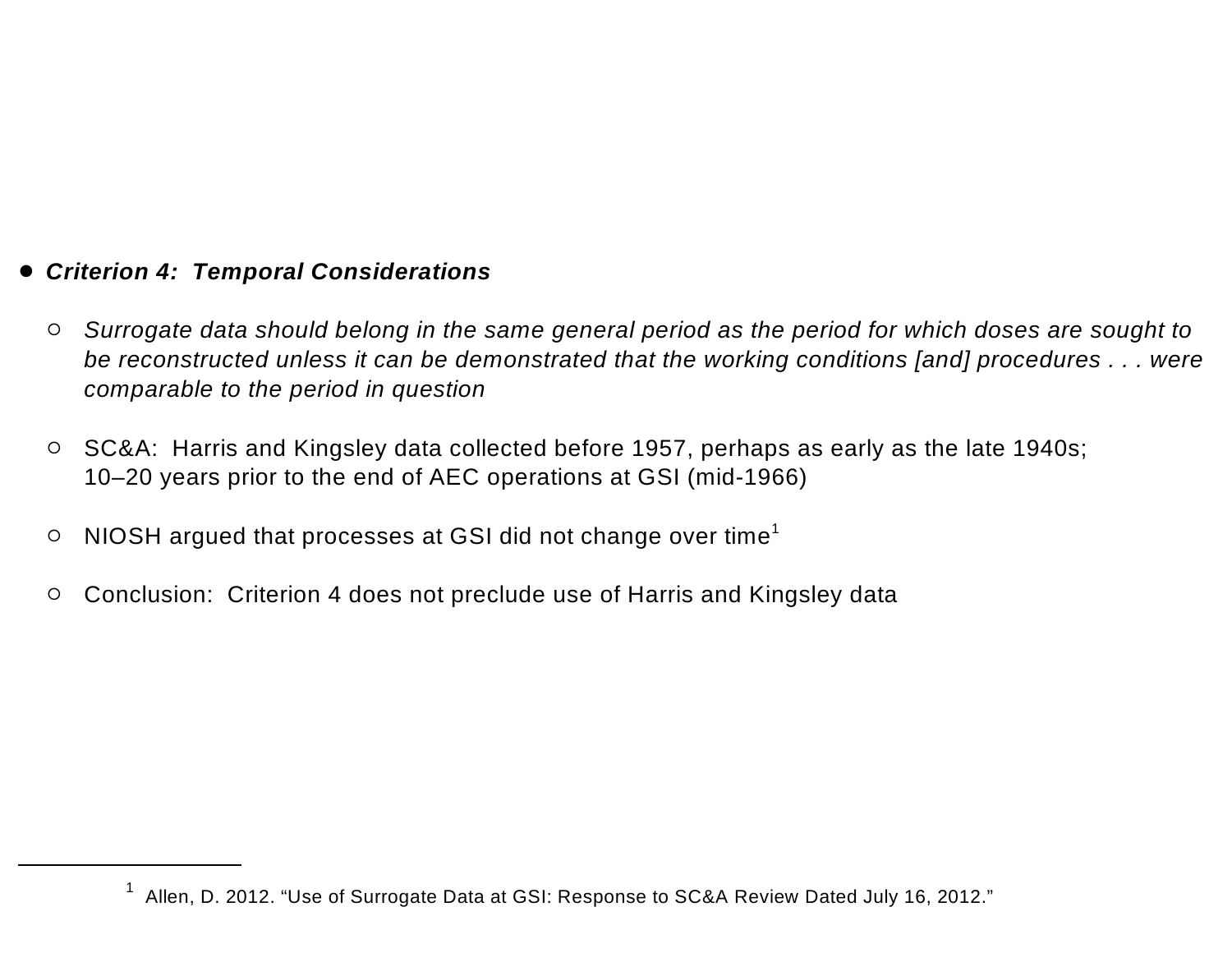### • *Criterion 5: Plausibility*

- o *The manner in which the surrogate data are to be used must be "plausible" with regard to the reasonableness of the assumptions made. The plausibility determination should address issues of:* 
	- *Scientific plausibility. Are the assumed models . . . scientifically appropriate? Have the models been validated (where feasible) using actual monitoring data collected in a similar situation?* 
		- \* NIOSH assumed uranium concentration achieved immediately and disappeared immediately
		- \* SC&A:
			- Dust generated during handling, settles to floor until airborne concentration depleted
			- **If dust extends to the roof (35 ft = 10.7 m), takes**  $\sim$ **4 h to settle**
			- Simonds Saw data indicate very slow decline after operations—order of days
		- Assumption of instant cessation of settling not scientifically plausible nor claimant favorable
		- \* NIOSH:
			- Surficial contamination based on deposition during one year—no buildup from year to year
			- Maximum July 1, 1961–June 30, 1962
			- Constant after June 30, 1962—no additional buildup
		- NIOSH needs to demonstrate that 1-year period of accumulation scientifically plausible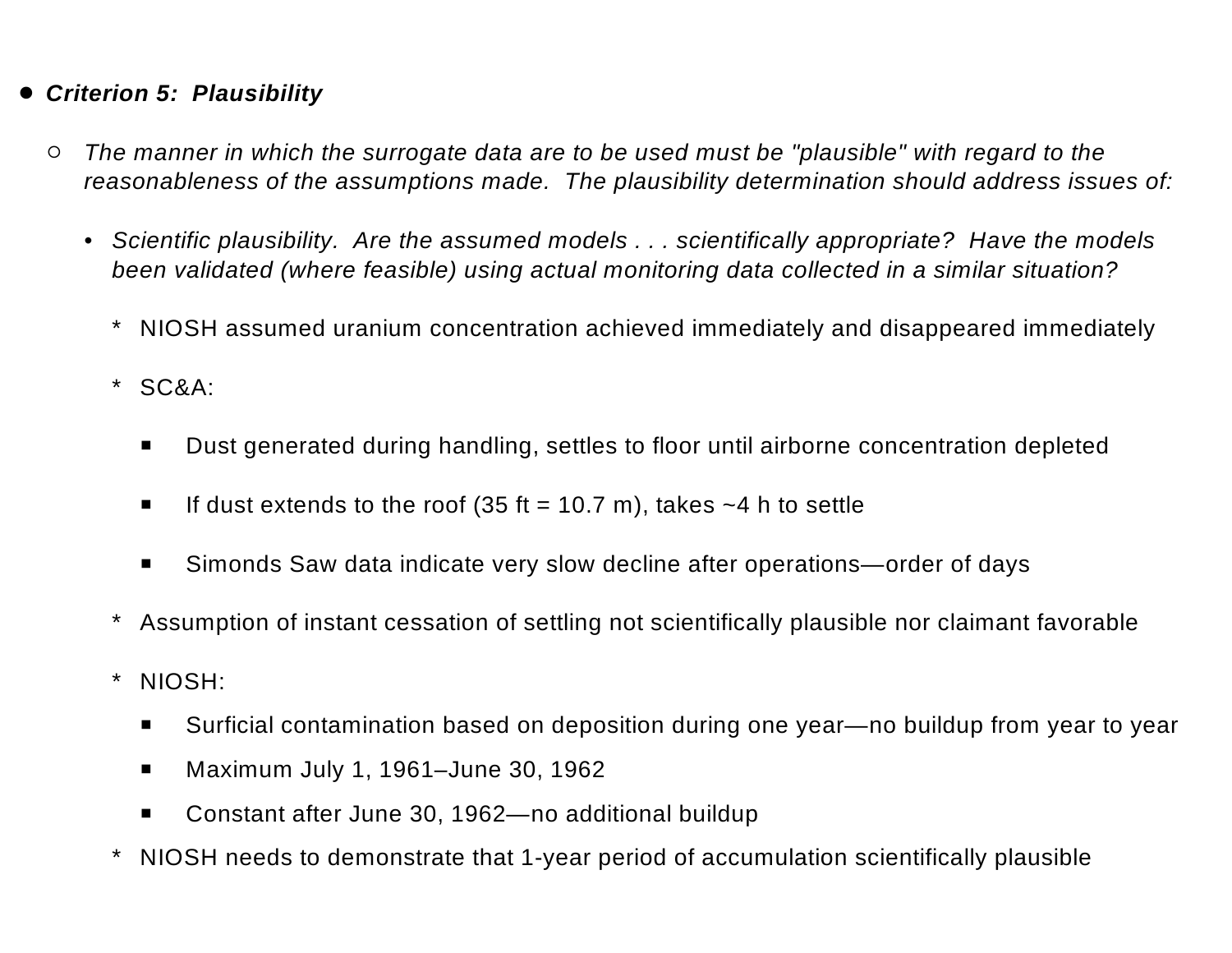- *Workplace plausibility. Are the assumed processes and procedures ... plausible for the facility in question? Have all of the factors that could significantly impact exposure been taken into account? Is adequate information available about the facility in order to be able to make a fair assessment?* 
	- \* SC&A:
		- **•** Aerosol levels from handling uranium ingots at GSI not comparable to uranium slug stamping
		- Surficial contamination levels cannot be calculated from the airborne concentrations: Uranium oxide could have been removed from surfaces of ingots or dingots by abrasion during transport and positioning
		- **•** Particle size: from aerosol to  $\frac{1}{4}$ -inch
	- \* NIOSH
		- **•** "Large flakes of uranium that are produced would fairly quickly be ground into dust under foot and forklift traffic typical of operating area. They would then be available for resuspension and contribute to the air concentrations." (Response to SC&A finding on TBD-6000)
		- **TBD-6000: 30 days required for equilibrium between surface layer and aerosol**
	- \* SC&A:
		- **•** Uranium handling  $\sim$  30 min
		- **•** Equilibrium not achieved
	- Conclusion: Workplace plausibility criterion not satisfied